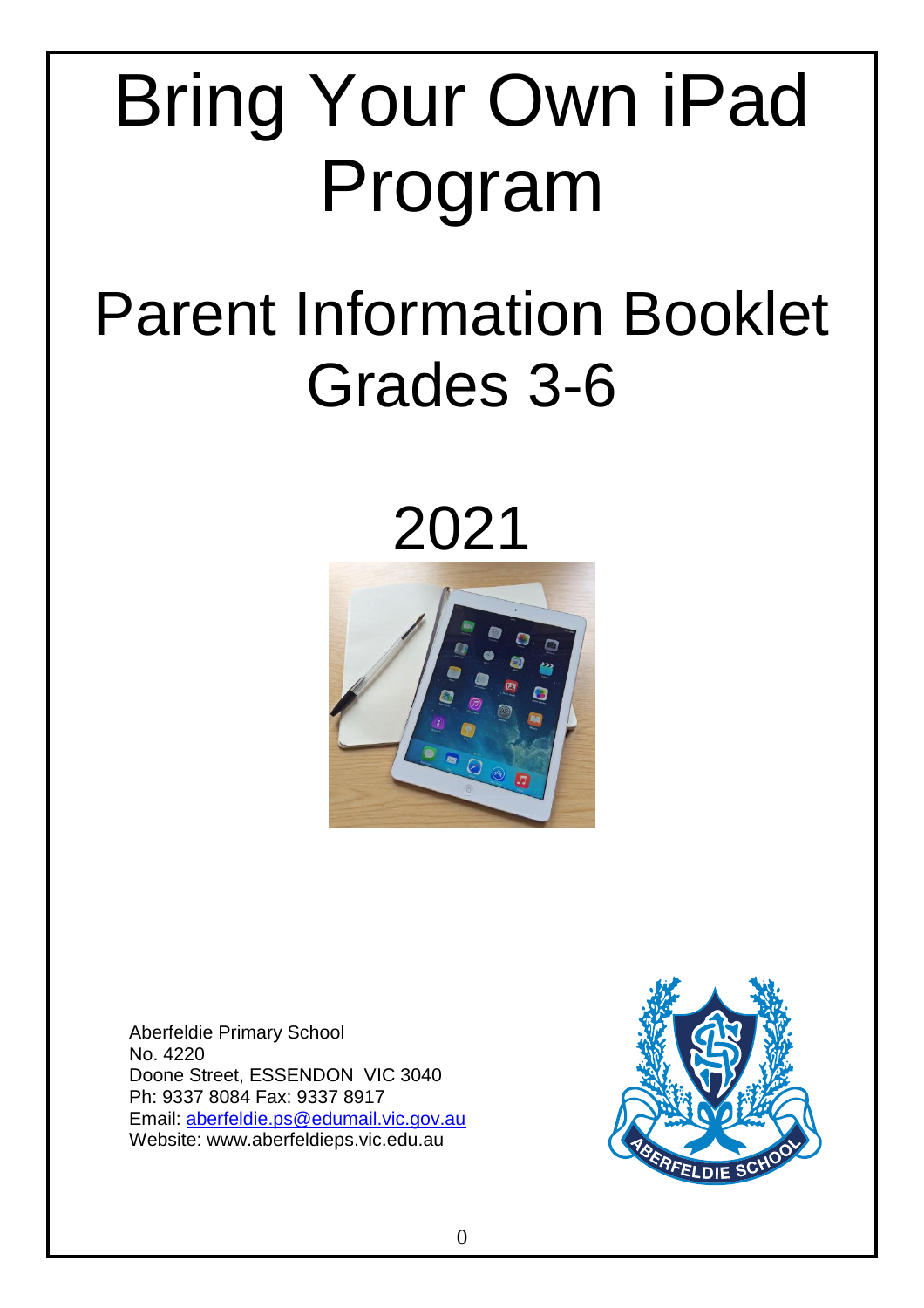*Dear parents and carers,* 

*Welcome to the Year 3 – 6 iPad program at Aberfeldie Primary School. If you have had a child already go through the program, you will be familiar with the set up for Year 3. If this is your first child to Year 3 or you are new to the school, this booklet will hopefully introduce you to the program and what we would like you to do before school starts next year.* 

*If for some reason you cannot complete the tasks listed in the booklet, please do not worry, the teachers will help students with the setting up of iPads and communicate and support you with what you need to do.* 

*Regards*

*Teaching staff at Aberfeldie Primary School.*

## Parents' Role

- Parents are asked to provide an iPad for their child to use (ready for use at the beginning of Term 1).
- It is recommended that parents ensure that their child's iPad has a protective cover or case.
- Parents will be required to install a list of apps on their child's iPad using their own iTunes account (if parents do not have Wi-Fi access at home or do not have an iTunes account the school will assist with this process in Term 1.
- Parents will be required to talk to their child about the appropriate use of iPads by going through APS Acceptable Use Agreement and Digital Technology Policy.
- We have found over the years that an iPad that has a storage space of 32GB has been a size that is adequate to be used at school. A 7<sup>th</sup> generation iPad should support your child over the next four years.
- If you are purchasing a new iPad for your child to use, you can purchase it from any shop that provides Apple iPads.
- We strongly recommend that you create an iPad password with your child that is not shared with other students.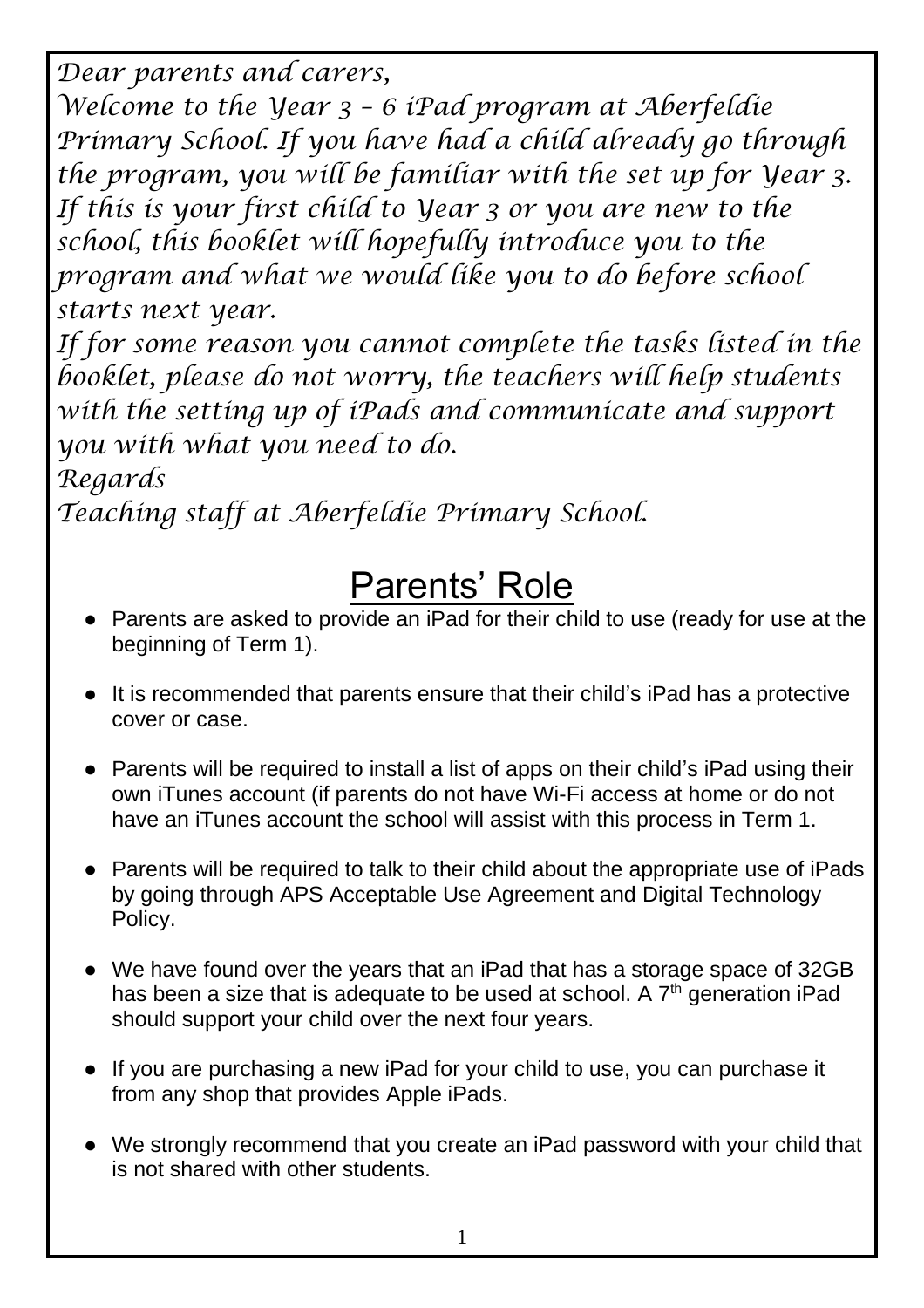### **Frequently Asked Questions**

**What if I don't want my child on the iPad all the time?**

Students will not be on their iPad all of the time. Teachers will ensure that there is a balance between time 'on' and 'off' the iPad. "Anywhere, anytime but not all the time".

**Can students use an iPad they already own?**

Yes, students can use an iPad that they already own. It can be any model of Apple iPad.

#### **What will the iPads be used for?**

The iPads will be used to engage students in a range of learning experiences, through the use of a variety of educational apps. It will be used as a tool for goal setting and reflection, researching, creating and collaboration, as well as allowing for connections to be made between home and school.

**What if you can't afford the iPad?**

The school has a bank of iPads that students will be able to access. However, students cannot take school owned iPads home.

**Is using the iPad beneficial for children's development?**

Research has shown that effective use of technology can lead to improvements in student engagement and increased student engagement can lead to improvements in student outcomes.

**How much time will students be spending on the iPads each day?**

The time that students spend on their iPad will vary from day to day. Students will be encouraged to use their iPad to support a range of learning experiences including collaboration, researching, creating, goal setting and reflection etc. Students will be encouraged to use their iPad "Anywhere, anytime, but not all the time".

**What will be the process for installing apps?**

In this document there is a list of applications that we would like you to install on your child's iPad. Many of the applications are free and some require payment. Parents will be responsible for setting up an iTunes account and monitoring their child's updates and purchases.

**Why can't children use other tablets?**

We have chosen to implement iPads only, as it much more manageable for teachers and our technician to be dealing with one device only.

**How will the balance of Handwriting, Reading, Writing and Mathematics (without the iPad) be ensured? How can we make sure the iPads don't replace just good old-fashioned teaching?**

Teachers at Aberfeldie Primary School understand the importance of students needing to develop skills such as Handwriting, Reading and Writing without the support of technology. Through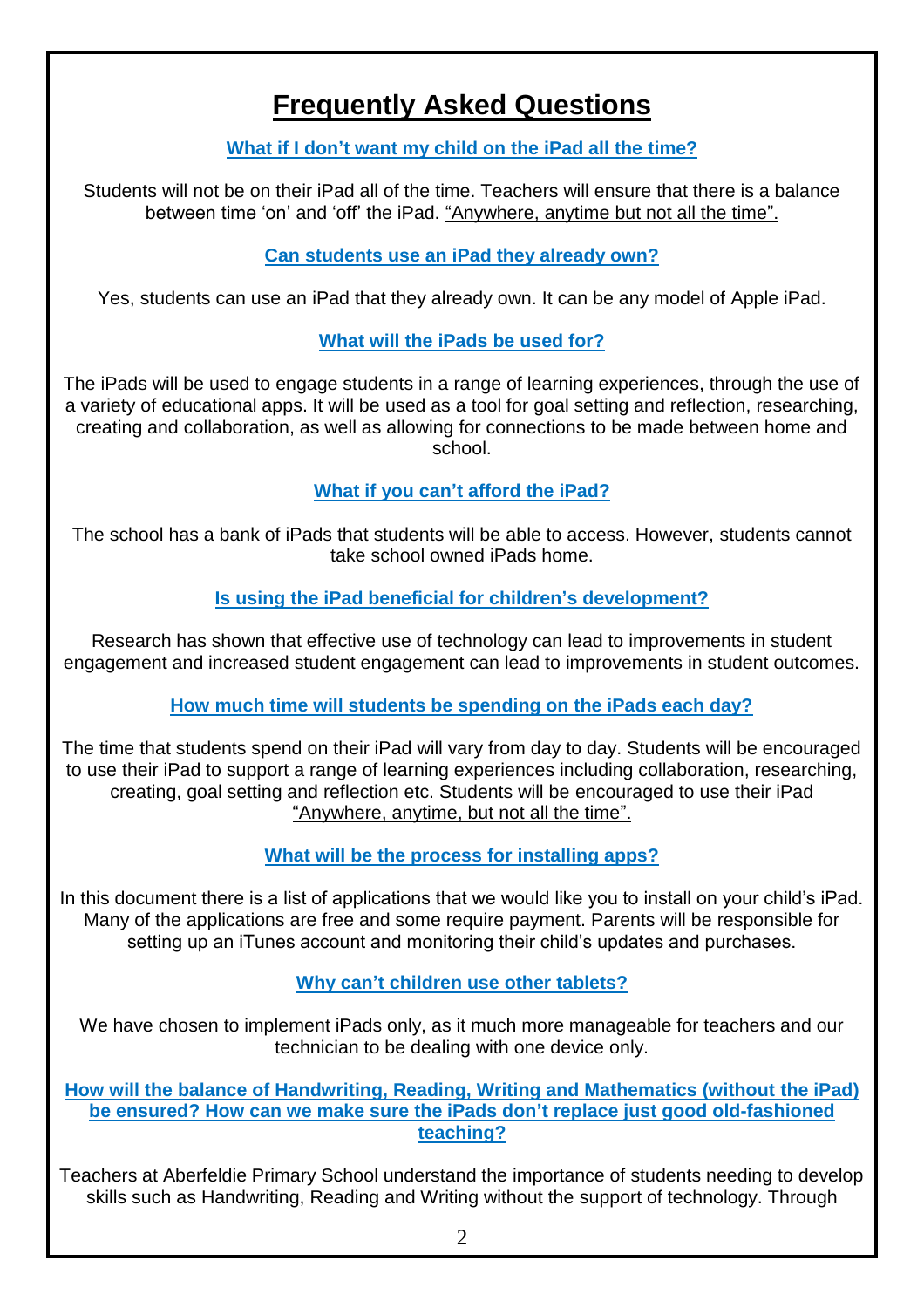effective team planning, that is based on student learning needs, teachers will ensure that there is a balance between learning time spent on and off the iPad.

#### **Will you have guidelines on how much time students spend on the iPads at home?**

It is ultimately up to parents to decide how much time they would like their child to spend on the iPad at home and what applications they are allowed to use.

#### **What applications can students put on their iPad (both school and personal)?**

Students/parents will be given a list of the applications that need to be installed on the iPad for school use. It is up to parents to decide which apps they will allow their child to use at home. We recommend that parents categorise their child's applications into 'Home Use' & 'School Use'.

#### **Security of iPads that are brought to school?**

Student iPads will be stored in their classroom during the school day. Students will be required to take their iPad home each day for charging. We recommend that all iPads have an appropriate cover to protect / reduce the chance of damage.

#### **How will iPads be managed outside of the classroom?**

During the school day students will only be using their iPads when supervised by a teacher. Students will not be allowed to take their iPads outside at recess and lunch unless it for a specific need, which would be in a supervised environment.

Students will only be allowed to use their iPad before and after school, if they are supervised by a parent. It will be up to parents to decide how their child's iPad is managed at home.

### **Setting up your child's iPad**

## Installing Apps

- The apps that have been selected have been used with our school iPads and with our current Grade 3-6 students.
- Most of the apps are free, however some are not.
- Some of the apps have a free option, however there are some restrictions to them.
- There are two paid apps currently, required to be purchased which are Popplet priced at \$4.49 and Comic Life 3 which is \$7.99.
- If you have any iPad questions please see your child's teacher at the beginning of Term 1.
- A list of the required apps is included in this booklet.
- A note will be sent home if other apps need to be added throughout the year.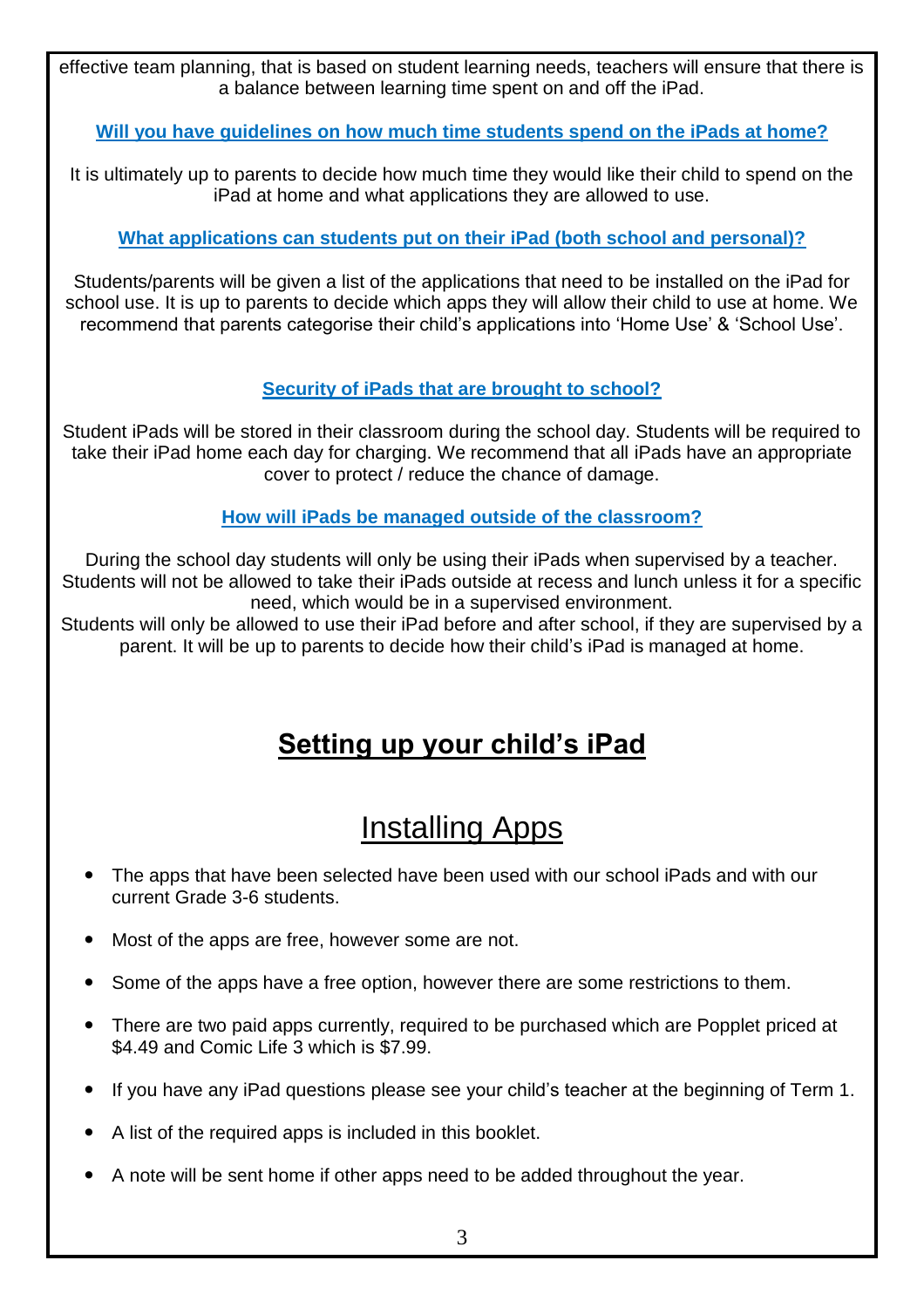## Apps to download for your child